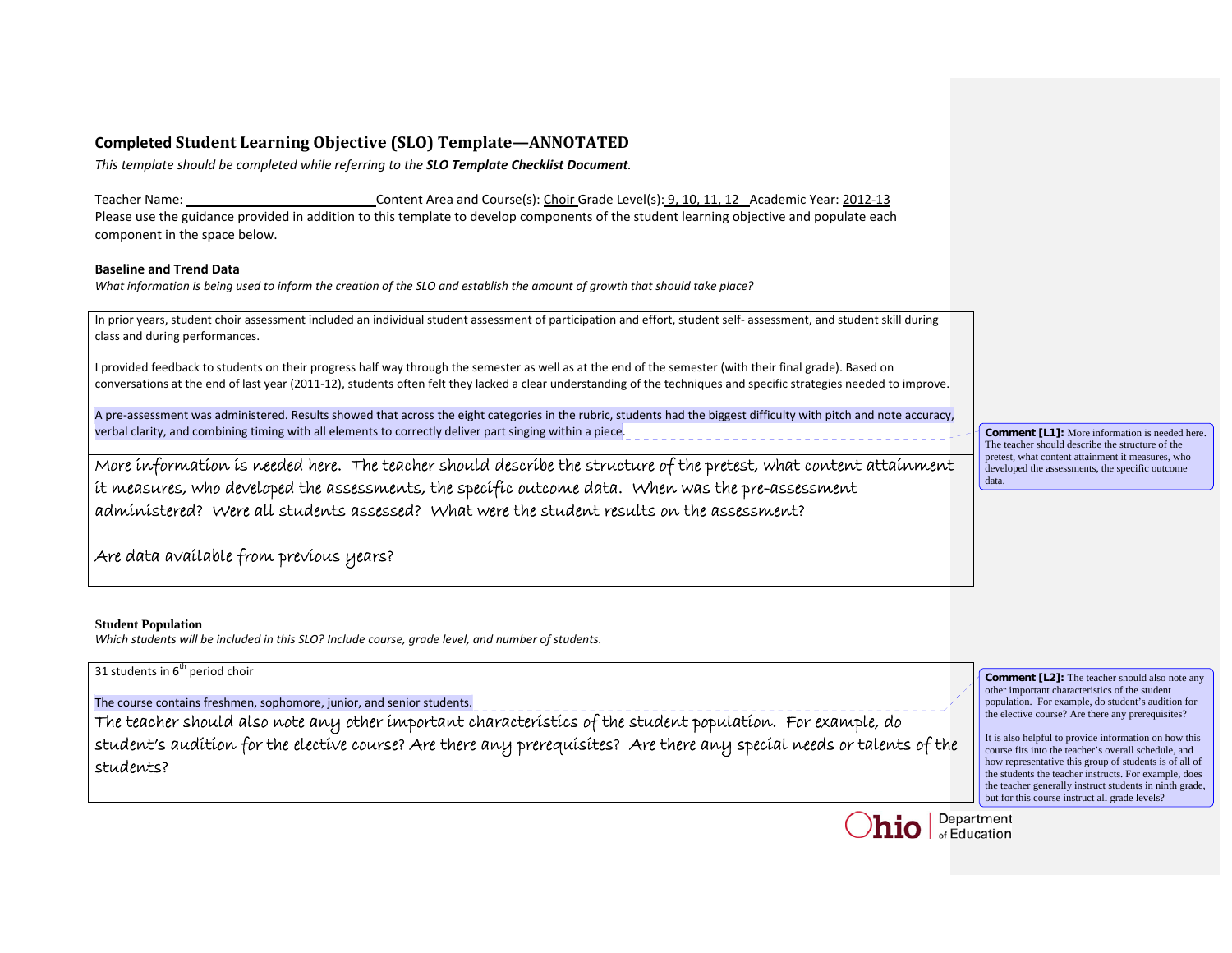It is also helpful to provide information on how this course fits into the teacher's overall schedule, and how representative this group of students is of all of the students the teacher instructs. For example, does the teacher generally instruct students in ninth grade, but for this course instruct all grade levels?

**Interval of Instruction** 

*What is the duration of the course that the SLO will cover? Include beginning and end dates.*

August 2013 – December 2013: the course duration is one semester.

Does the class meet daily? Is it a class period each day?

## **Standards and Content**

*What content will the SLO target? To what related standards is the SLO aligned?*

This SLO aligns to all of Ohio's 2012 Revised Music Standards, high school levels I – IV, beginning to mastery levels.

In addition to naming the standards to which the SLO aligns, the teacher should provide information about the specific content that the SLO will target and any pertinent details about alignment.

The teacher states that this SLO is aligned to ALL of the Music Standards for high school levels. This statement means that all indicators will be taught, assessed, focused upon….is that the intent? How are the standards going to be addressed?

## **Assessment(s)**

*What assessment(s) will be used to measure student growth for this objective?* 

| The pre and post assessments will be comprised of the following areas of performance or knowledge:                                                                                           |     |                                                                                                                                                                                                                                                                                                                                               |                                                                                                  |
|----------------------------------------------------------------------------------------------------------------------------------------------------------------------------------------------|-----|-----------------------------------------------------------------------------------------------------------------------------------------------------------------------------------------------------------------------------------------------------------------------------------------------------------------------------------------------|--------------------------------------------------------------------------------------------------|
|                                                                                                                                                                                              | 20% | Music theory and problem solving: students will be given ten short-answer questions assessing their theoretical and<br>technical knowledge of selected sample compositions, and knowledge of vocal exercises and vocal health. Two of the ten<br>questions incorporate a problem solving and interpretation component related to composition. |                                                                                                  |
|                                                                                                                                                                                              | 80% | Performance assessment rubric, consisting of the following main categories: presentation, accuracy, verbal clarity, effort,<br>tone quality, part singing, interpretation, and behavior. Each main category consists of sub categories as well.                                                                                               | <b>Comment [L4]:</b> The teacher should also describe<br>how student performance will be scored. |
| Students' vocal technique and knowledge of the music that will be prepared for concerts will be evaluated through three singing tests and contextual information<br>throughout the semester. |     |                                                                                                                                                                                                                                                                                                                                               |                                                                                                  |
|                                                                                                                                                                                              |     | The first singing test and the music theory and problem solving pre-test will constitute the baseline pre-test assessment score.                                                                                                                                                                                                              |                                                                                                  |



**Comment [L3]:** In addition to naming the standards to which the SLO aligns, the teacher should provide information about the specific content that the SLO will target and any pertinent details about alignment.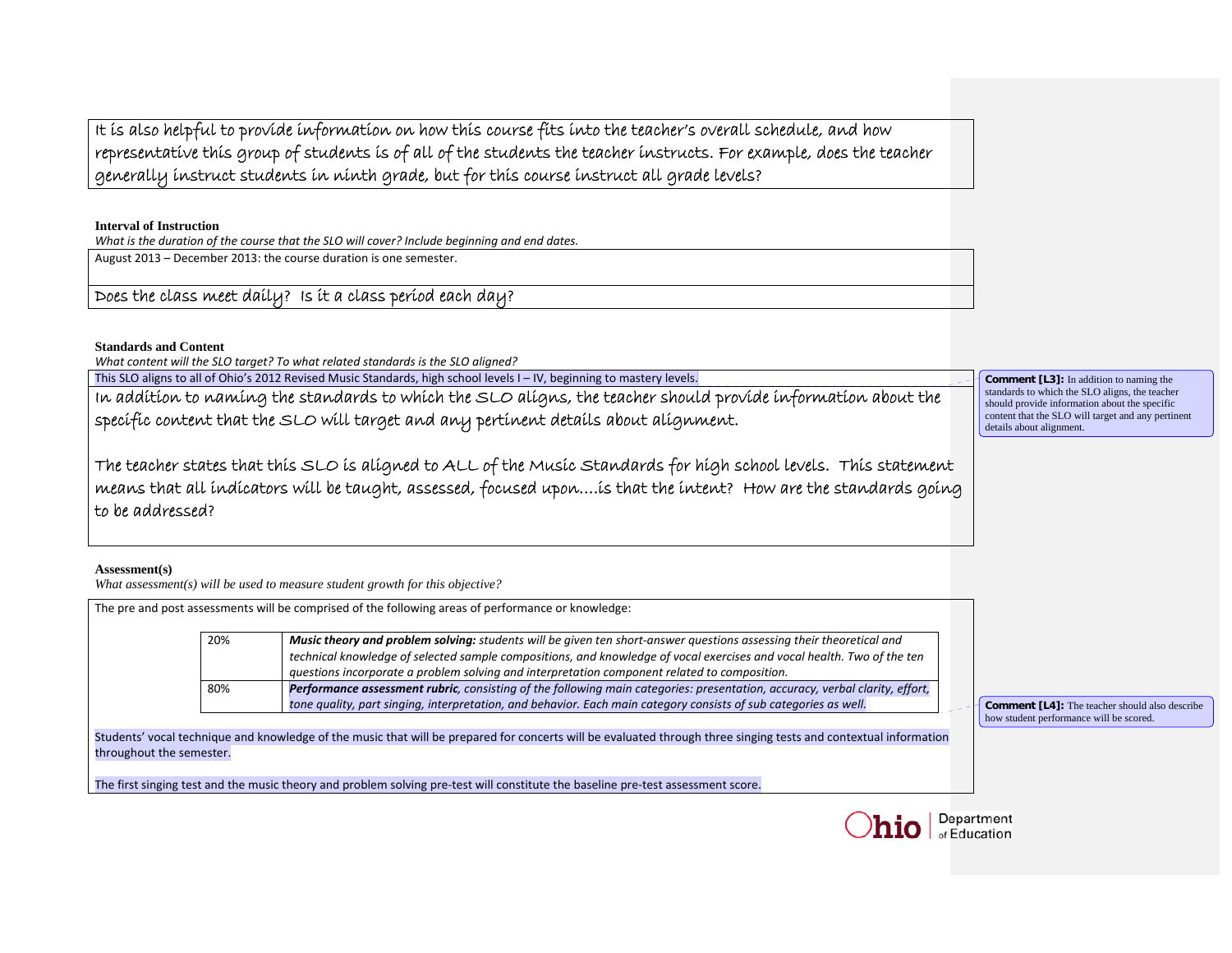| The score on the second and third performance assessment rubric will be averaged and combined with the second and final administration of the music theory and<br>problem solving test to arrive at the post-test assessment score.                                                                                                               | <b>Comment [L5]:</b> This information is useful, but                                                  |  |
|---------------------------------------------------------------------------------------------------------------------------------------------------------------------------------------------------------------------------------------------------------------------------------------------------------------------------------------------------|-------------------------------------------------------------------------------------------------------|--|
|                                                                                                                                                                                                                                                                                                                                                   | the teacher should also note when the Music theory<br>and problem solving assessment will be          |  |
| The teacher should also describe how student performance will be scored. Describe and include the rubric. Is this                                                                                                                                                                                                                                 | administered.                                                                                         |  |
| assessment a district-developed assessment and has it been developed and reviewed by content experts? (The use of                                                                                                                                                                                                                                 |                                                                                                       |  |
| teacher-created assessments can be too subjective.)                                                                                                                                                                                                                                                                                               |                                                                                                       |  |
| This information is useful, but the teacher should also note when the Music theory and problem solving<br>assessment will be administered.                                                                                                                                                                                                        |                                                                                                       |  |
| How is the teacher showing student growth of performance without a baseline score?                                                                                                                                                                                                                                                                |                                                                                                       |  |
| <b>Growth Target(s)</b><br>Considering all available data and content requirements, what growth target(s) can students be expected to reach?                                                                                                                                                                                                      |                                                                                                       |  |
| On the posttest (average of the performance assessments conducted at 2 points in the year after the first pretest, plus the final music theory and problem solving<br>test), students should demonstrate at least 33% growth.                                                                                                                     | <b>Comment</b> [L6]: It is easy to misinterpret the                                                   |  |
| It is easy to misinterpret the statement of growth when it is given as a percent. The teacher should revise the target                                                                                                                                                                                                                            | statement of growth when it is given as a percent.<br>The teacher should revise the target so that it |  |
| so that it articulates clear expectations for student growth.                                                                                                                                                                                                                                                                                     | articulates clear expectations for student growth.                                                    |  |
|                                                                                                                                                                                                                                                                                                                                                   |                                                                                                       |  |
| Are all levels of students expected to improve by 33%? If students are high performing on the pre-assessment, is                                                                                                                                                                                                                                  |                                                                                                       |  |
| there enough "stretch" on the assessment so that a growth score can be obtained for these students? On the pre-                                                                                                                                                                                                                                   |                                                                                                       |  |
| assessment, were there different levels of skill attainment for students? How is that reflected here?                                                                                                                                                                                                                                             |                                                                                                       |  |
| Rationale for Targeted Student Growth within the Interval of Instruction<br>What is your rationale for setting the above target(s) for student growth within the interval of instruction?                                                                                                                                                         |                                                                                                       |  |
| All students have opportunity to demonstrate growth within the assessment. Growth targets are based on total growth across the 8 performance categories and the<br>music theory and problem solving pretest. In setting growth targets, I felt it important to keep in mind that some students will never reach a perfect score on the<br>rubric. | <b>Comment [L7]:</b> This rationale does not provide                                                  |  |
| This rationale does not provide clear explanation for why the teacher selected the growth targets that she did or why                                                                                                                                                                                                                             | clear explanation for why the teacher selected the<br>growth targets that she did.                    |  |
| this growth target is appropriate for this group of students. There is no indication if this is a rigorous growth                                                                                                                                                                                                                                 |                                                                                                       |  |
| target.                                                                                                                                                                                                                                                                                                                                           |                                                                                                       |  |
|                                                                                                                                                                                                                                                                                                                                                   |                                                                                                       |  |